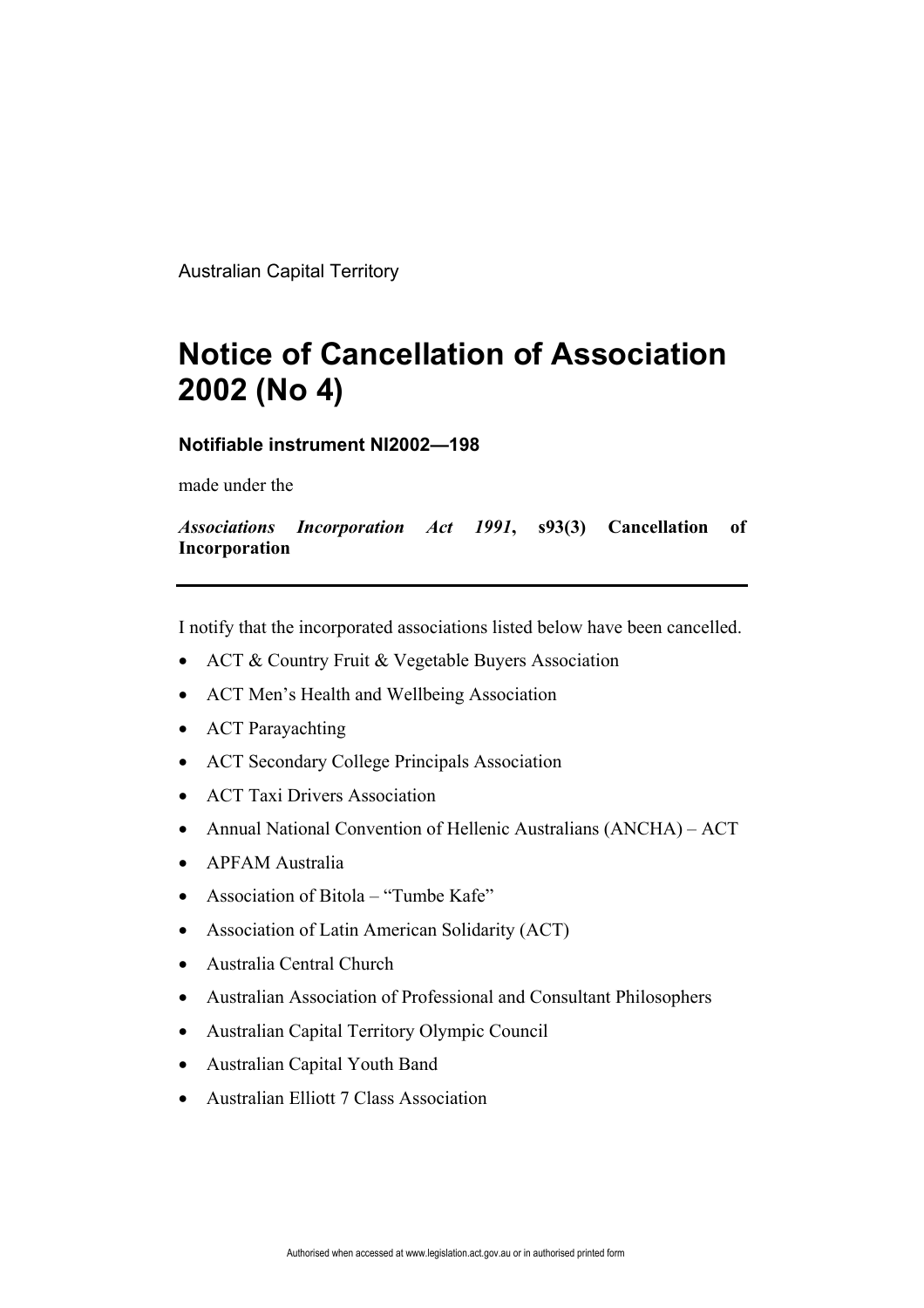- Australian Federation of Men's Health and Wellbeing Associations
- Blacksheep Inductions
- British Owners Group (BOG)
- Canberra Action on Smoking and Health
- Canberra Blues Society "Capital Blues"
- Canberra Crossroads Association
- Canberra Hellenic Dancers
- Canberra Liberals
- Canberra Sculpture Forum
- Canberra Troglodytes
- Chifley/Pearce Urban Landcare Group
- C.H.O.M.
- CLC Ginninderra Rats Basketball Club
- Community Information Network of Australia
- Community Nutrition Institute Australia
- Coolibah Co-Ops
- Creative Regional Arts & Multi Medias Network Administration (CRANMANA)
- Dickson Traders Association
- Federation of Chinese Medicine & Acupuncture Societies of Australia
- Friends of Gungahleen Schoolhouse
- Fujitsu Users Association of Australia
- Gestalt Australia and New Zealand
- Gorri Jullipins Gummi Care & Fostering
- Jin Ju Wu Shu Association
- Kingston Wolves Australian Rules Football Club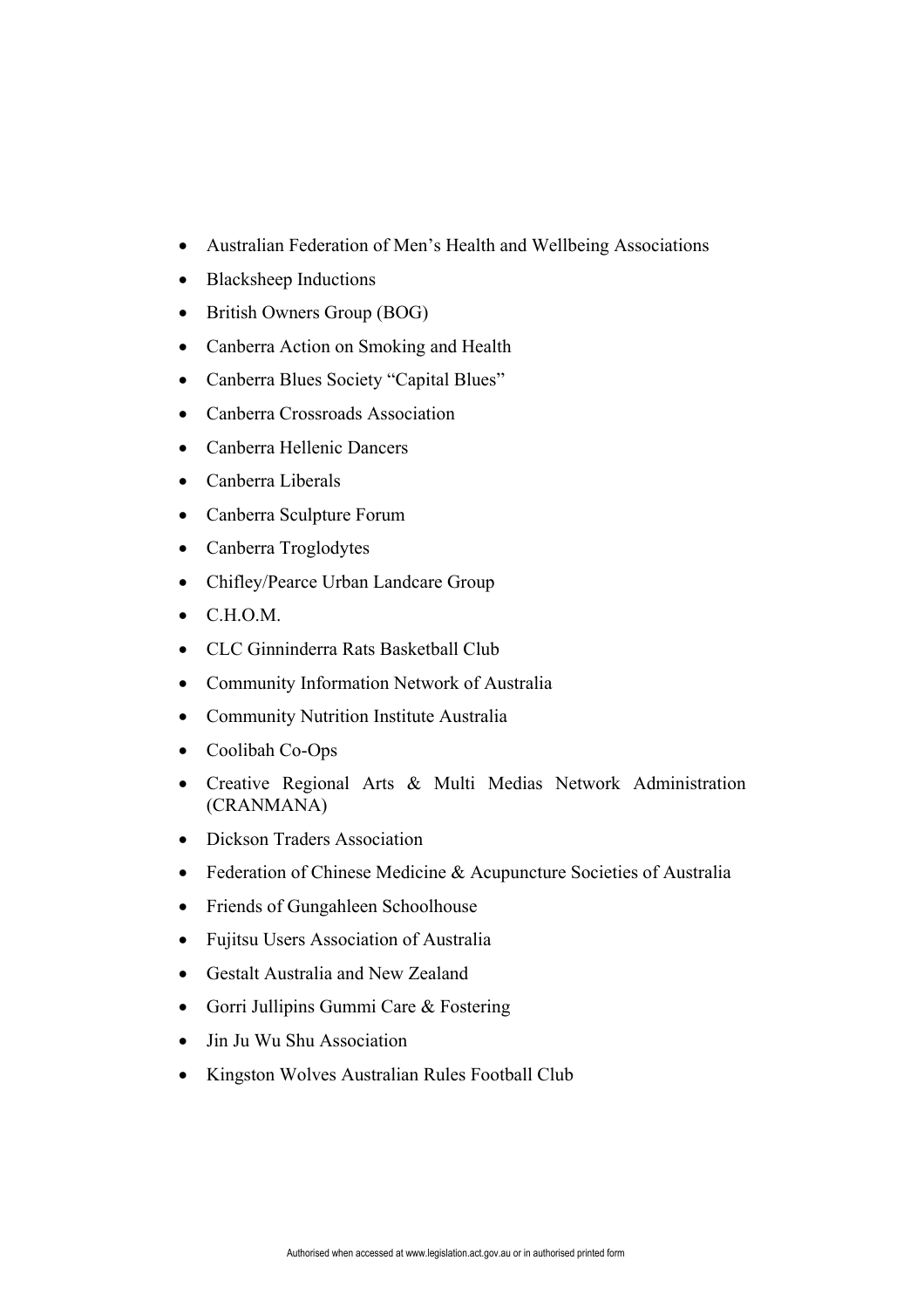- Lake Tuggeranong Roller Sports Club
- Miracles Happen
- Monaro CDEP
- Narconon Canberra
- National Capital Roller Skating Club
- Recreational Industry Council of Australia
- Red Hill Residents Association
- Security Door Manufacturers Association SDMA
- Seniornet Canberra Branch
- Shotokan Karate International Australia (SKIA) Australian Capital Territory (ACT)
- Social Link
- Temenos Canberra
- The Association for Chinese Economic Studies (Australia)
- The Canberra Australia Day Sports Carnival
- The Order of the Temple of Jerusalem
- The Society of Friends of the National Center of Hellenic Studies and Research, La Trobe University
- Tobacco Retailers Association of Canberra TRAC
- Tuggeranong Valley Touch Association
- United in Diversity
- VW Club of Canberra
- Weston Creek Bonsai Group
- Wizards of Oz Street Rod and Kustom Club
- Yana-Kirri